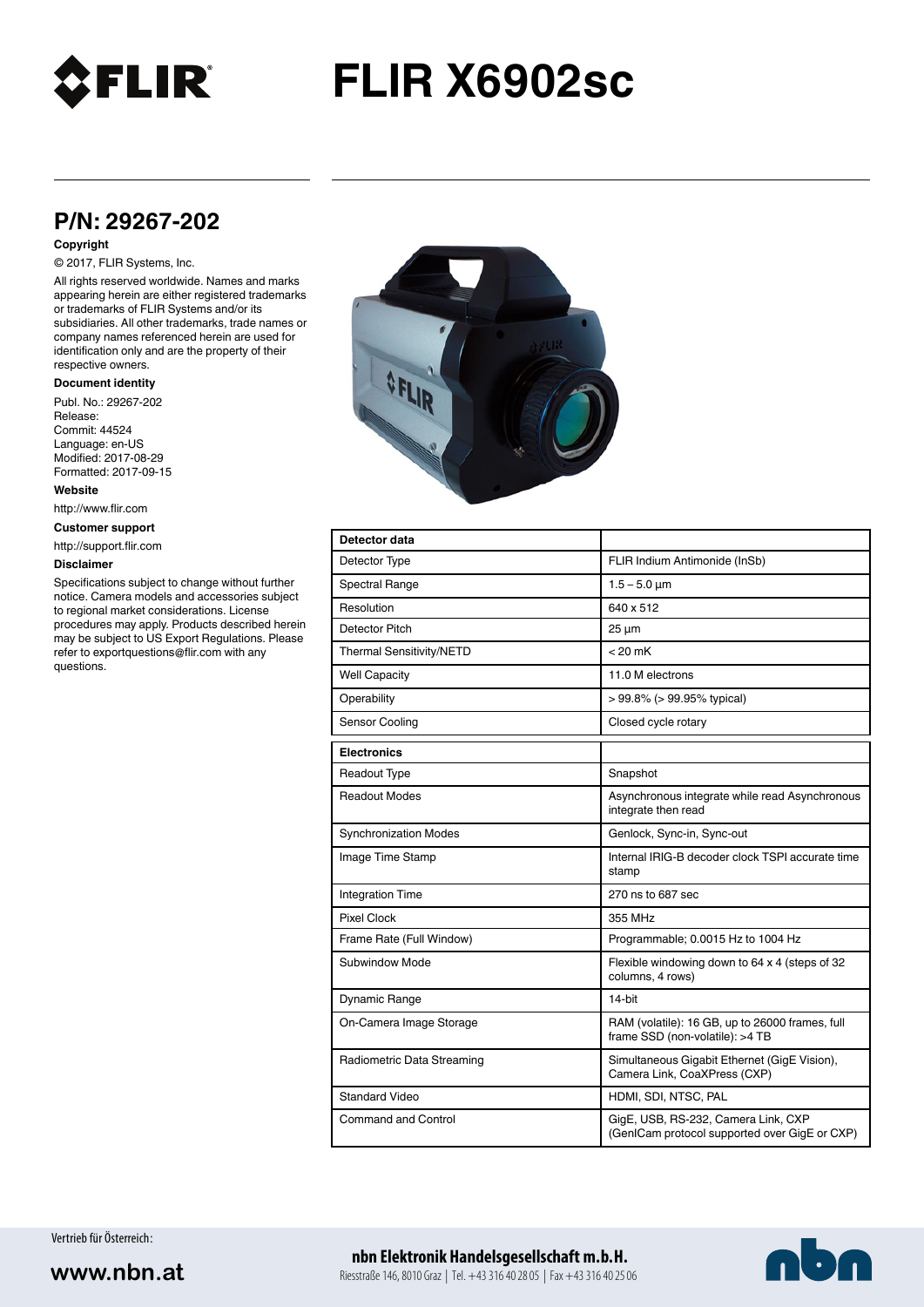

**P/N: 29267-202**

© 2017, FLIR Systems, Inc. #29267-202; r. /44524; en-US

FLIR®

| <b>Temperature Measurement</b>          |                                                                                                                                                                                              |
|-----------------------------------------|----------------------------------------------------------------------------------------------------------------------------------------------------------------------------------------------|
| <b>Standard Temperature Range</b>       | -20°C to 350°C (-4°F to 662°F)                                                                                                                                                               |
| Optional Temperature Range              | Up to 1,500°C (2,732°F) Up to 3,000°C (5,432°F)                                                                                                                                              |
| Accuracy                                | $\pm$ 1°C or $\pm$ 1% of reading:<br>0°C to +3000°C (25 mm, 50 mm, 100 mm<br>lenses)<br>$\pm$ 2°C or $\pm$ 2% of reading:<br>$-20^{\circ}$ C to 0 $^{\circ}$ C (25 mm, 50 mm, 100 mm lenses) |
| <b>Optics</b>                           |                                                                                                                                                                                              |
| Camera f/Number                         | f/4.1                                                                                                                                                                                        |
| Available Lenses (Uses FLIR HDC Optics) | 25 mm, 50 mm, 100 mm                                                                                                                                                                         |
| Close-up Lenses/Microscopes             | N/A                                                                                                                                                                                          |
| Lens Interface                          | FLIR HDC (4-tab bayonet)                                                                                                                                                                     |
| Focus                                   | Manual                                                                                                                                                                                       |
| Filtering                               | 4-position motorized filter wheel, standard 1-inch<br>filters                                                                                                                                |
| <b>Image/Video Presentation</b>         |                                                                                                                                                                                              |
| <b>Palettes</b>                         | Selectable 8-bit                                                                                                                                                                             |
|                                         |                                                                                                                                                                                              |
| Automatic Gain Control                  | Manual, Linear, Plateau equalization, ROI, DDE                                                                                                                                               |
| Overlay                                 | Customizable (IRIG-B, Date, Integration time,<br>Internal temp, Frame rate, Sync mode, Cooler<br>hours)                                                                                      |
| Video Modes                             | HD: 720p/50/59.9 Hz, 1080p/25/29.9 Hz, SD:<br>NTSC, PAL                                                                                                                                      |
| Digital Zoom                            | 1x, 4x, 4:3                                                                                                                                                                                  |
| General                                 |                                                                                                                                                                                              |
| <b>Operating Temperature Range</b>      | -20°C to 50°C (-4°F to 122°F)                                                                                                                                                                |
| Shock/Vibration                         | 40 g, 11 msec 1/2 sine pulse/4.3 g RMS random<br>vibration, all 3 axes                                                                                                                       |
| Power                                   | 24 VDC (< 50 W steady state)                                                                                                                                                                 |
| Weight w/Handle, w/o Lens               | 6.35 kg (14 lbs)                                                                                                                                                                             |
| Size (L x W x H) w/o Lens, Handle       | 249 x 158 x 147 mm (9.8 x 6.2 x 5.8 in.)                                                                                                                                                     |

# **Supplies & accessories:**

- 29425-100; Lens 1-5 um 100 mm f/2.5 HDC Bayonet
- 29425-025; Lens 1-5 um 25 mm f/2.5 HDC Bayonet
- 29425-050; Lens 1-5 um 50 mm f/2.5 HDC Bayonet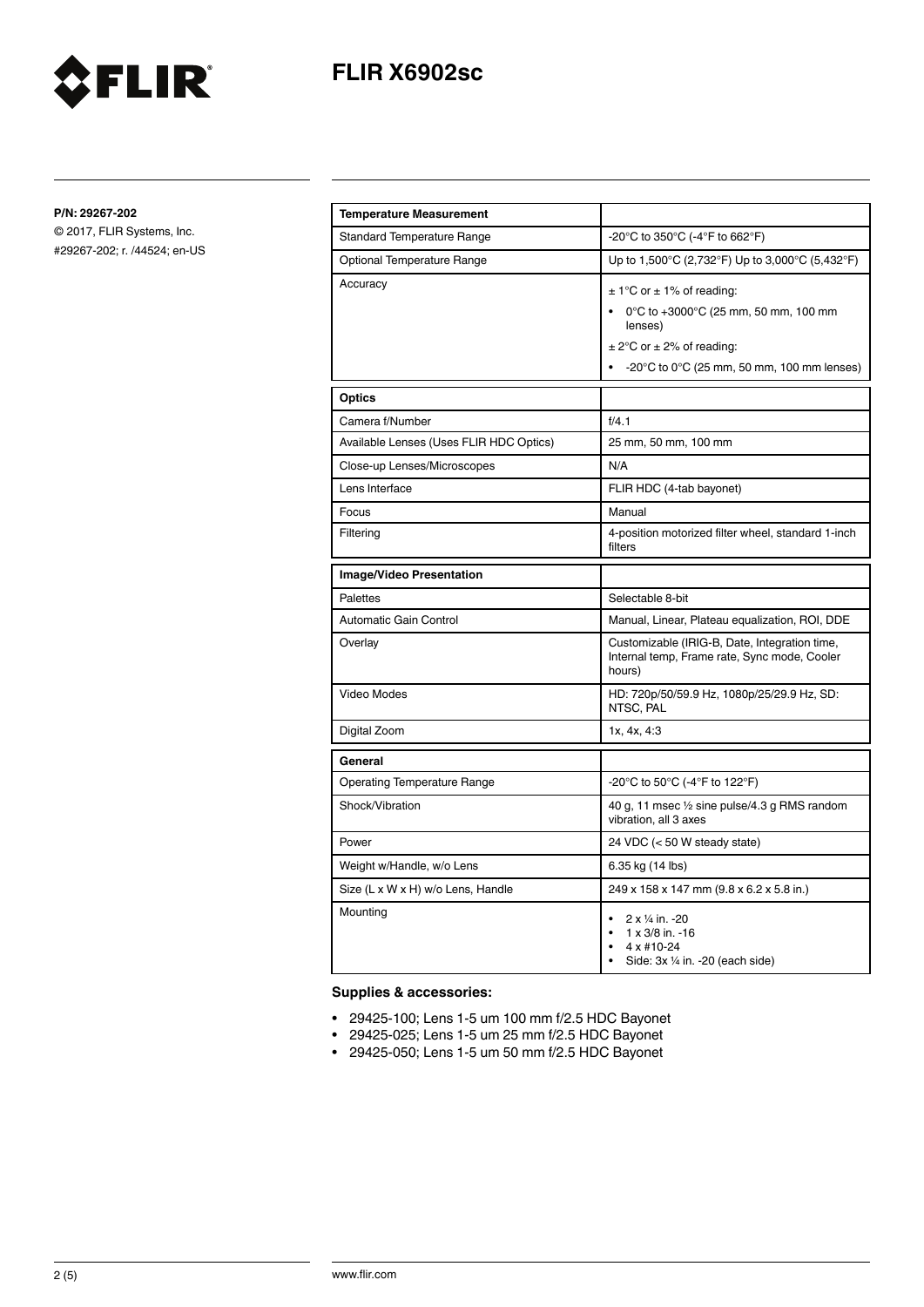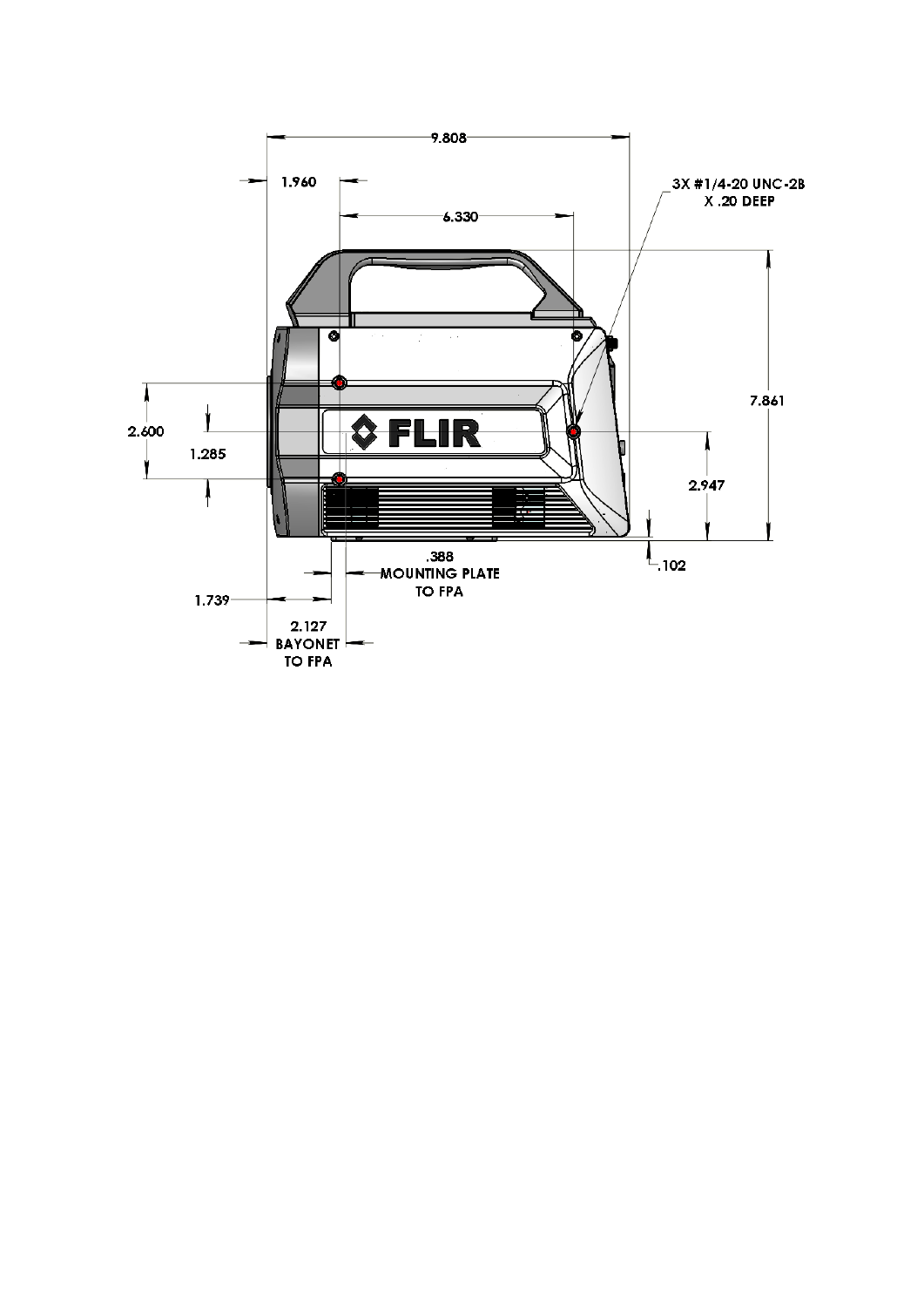